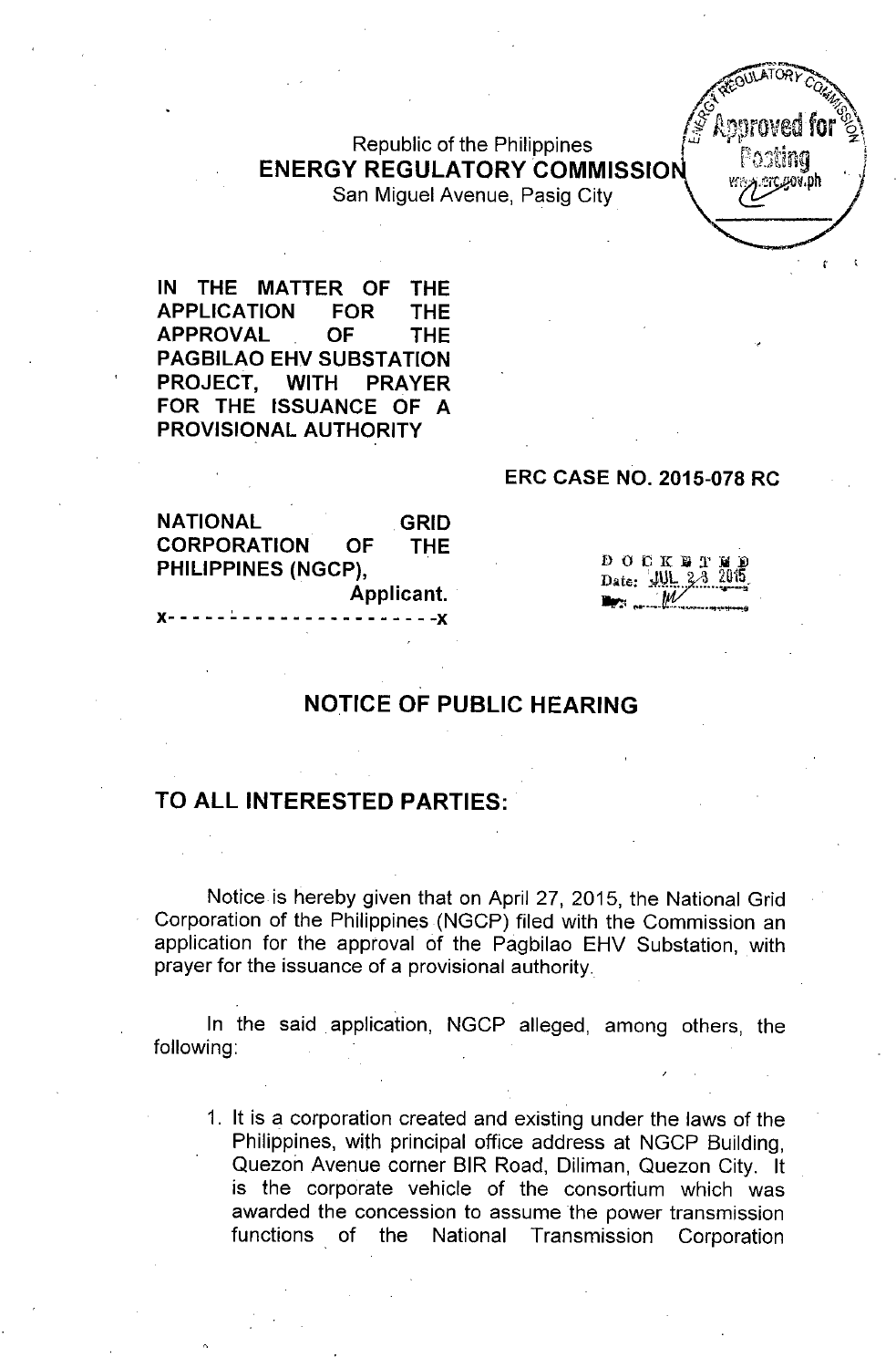(TRANSCO) pursuant to Republic Act No. 9136 (R.A. 9136), otherwise known as the Electric Power Industry Reform Act of 2001 or the EPIRA. It was also awarded by Congress a franchise under R.A. 9511 (NGCP Franchise) to operate, manage, and maintain the nationwide transmission system of the Republic of the Philippines;

#### **STATEMENT OF THE CASE**

- 2. One of its functions and responsibilities enumerated in Section 9 of the EPIRA is to *"improve and expand its transmission facilities, consistent with the Grid Code and the Transmission Development Plan (TOP) to be promulgated pursuant to this Act, to adequately serve generation companies, distribution utilities and suppliers requiring transmission service and/or ancillary services through the transmission system: Provided, That TRANSCO (now NGCP) shall submit any plan for expansion* or *improvement* of *its facilities for approval by the ERC";*
- 3. In accordance with its mandate to ensure and maintain the quality, reliability, adequacy, security, stability and integrity of the Grid, it seeks authority from the Commission to immediately approve the implementation of the Mindanao 230 kV Transmission Backbone Project, (Project), which aims, among others, to meet the transmission capacity requirements of capacity additions and load centers;

#### **STATEMENT OF FACTS'**

#### **Brief Background**

4. Presently, there are two (2) major power plants in Quezon Province that are connected to the existing Tayabas *500/230* kV Substation of the Luzon Grid: the 2 X 367.5 MW Pagbilao Coal-Fired Power Plant (CFPP) and the 500 MW Quezon Power Philippines limited Co. (QPPL) CFPP. The existing transmission facility at the Tayabas *500/230* kV Substation is shown below: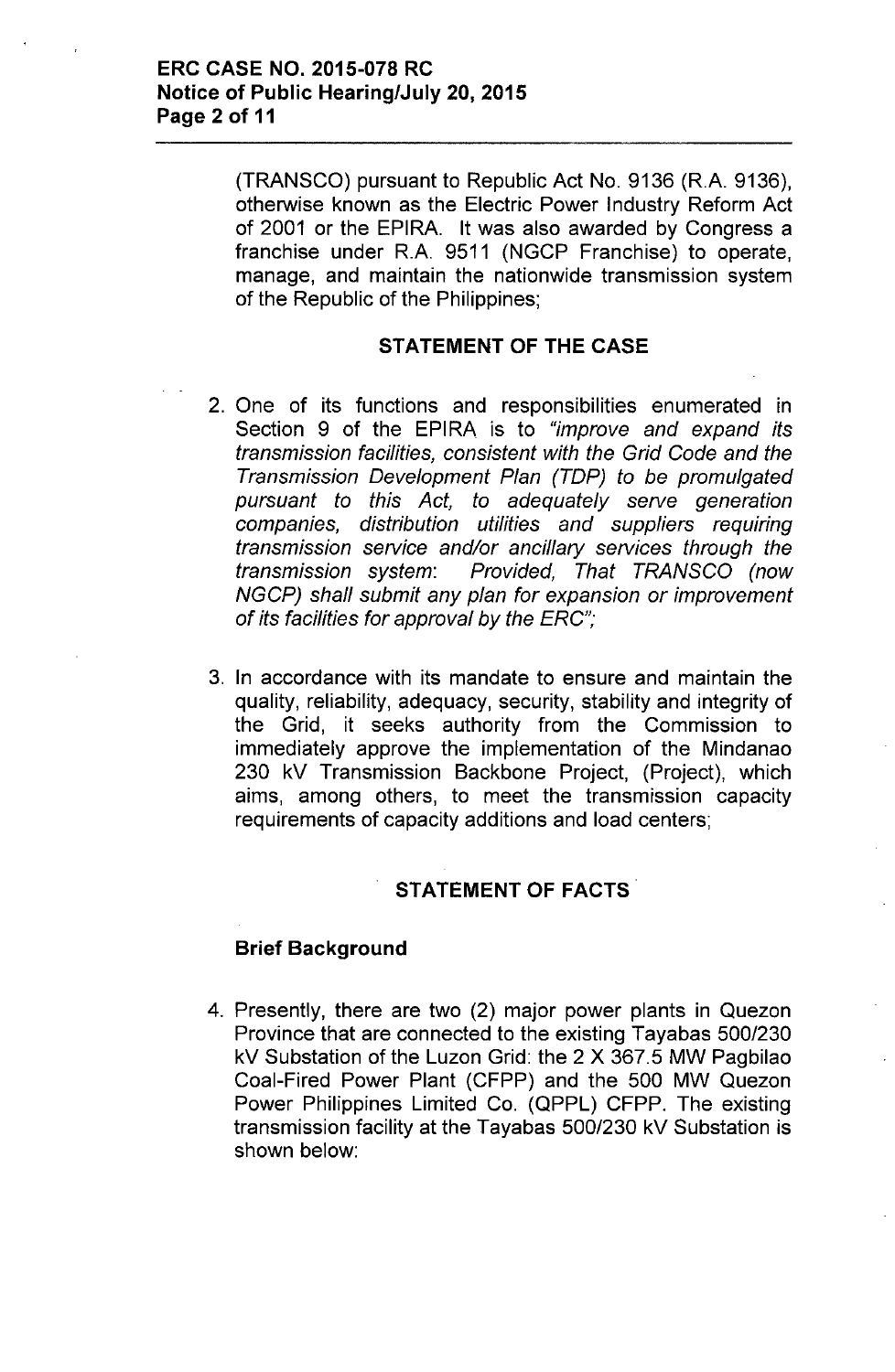## **ERC CASE NO. 2015-078 RC Notice of Public Hearing/July 20, 2015 Page 3 of 11**



- 5. Four (4) new power plants will be constructed in the Quezon province starting 2015, namely:
	- a. 420 MW Pagbilao CFPP Expansion;
	- b. 500 MW San Buenaventura Power Ltd. Co. (SBPL) CFPP;
	- c. 3X200 MW Energy World Corporation (EWC) Combined-Cycle Power Plant (CCPP); and
	- d. 1,200 MW Atimonan CFPP.
- 6. These incoming power plants will have a total capacity of 2,720 MW. However, the existing transmission facility at the Tayabas *500/230* kV Substation cannot accommodate this additional capacity. Thus, it proposes the implementation of the proposed Project in order to accommodate the incoming power plants;
- 7. Shown below is the future configuration of the transmission facility with the construction of the proposed Project and with the entry of the 420 MW Pagbilao CFPP Expansion, 500 MW SBPL CFPP, and 3X200 MW EWC CCPP. The connection of the 1,200 MW Atimonan CFPP will require additional transmission facility which will be covered by a separate project;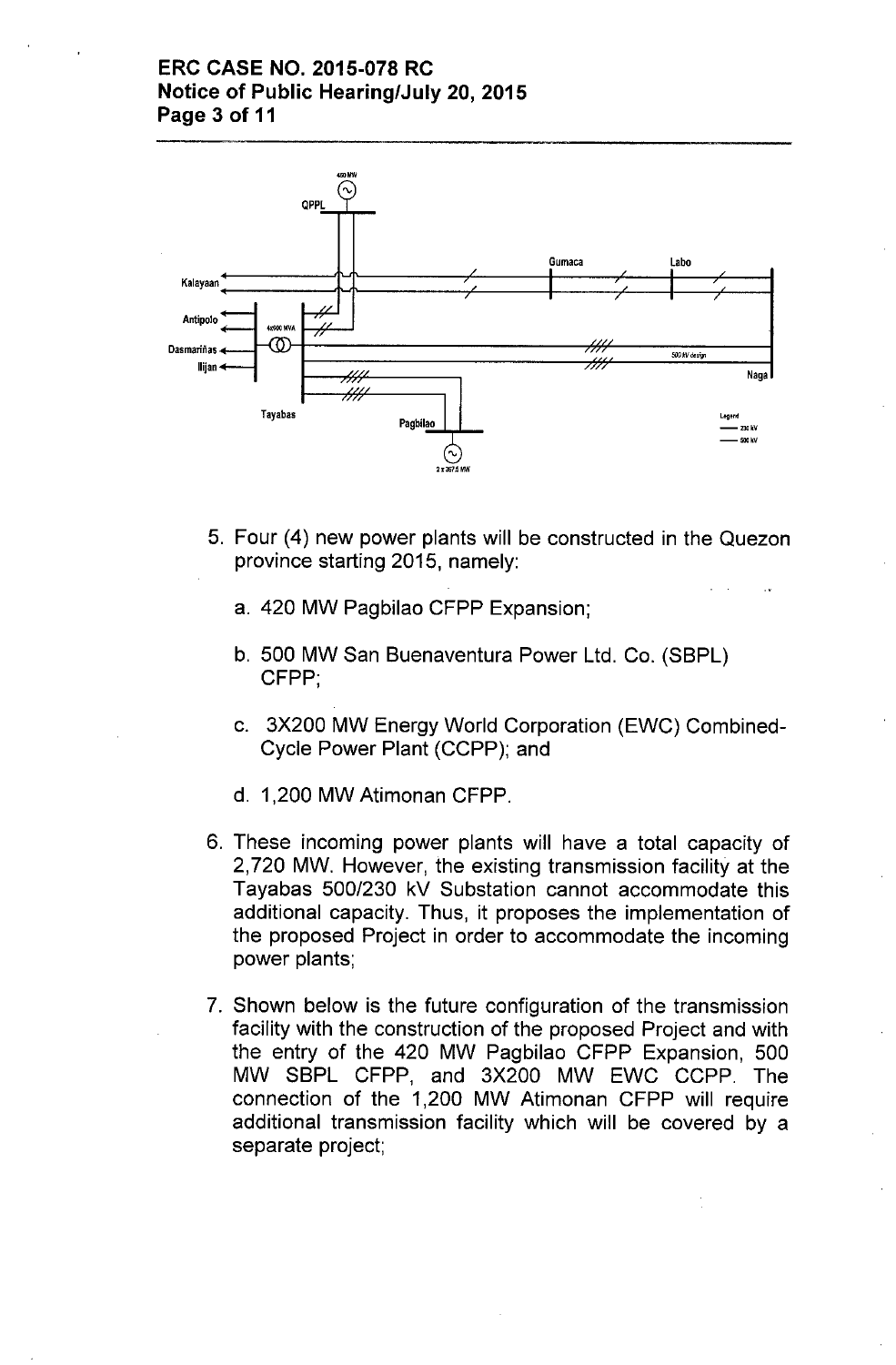# ERC CASE NO. 2015-078 RC Notice of Public Hearing/July 20,2015 Page 4 of 11



# PROJECT DESCRIPTION

|  |  | 8. The components of the proposed Project are as follows: |  |  |  |  |  |
|--|--|-----------------------------------------------------------|--|--|--|--|--|
|--|--|-----------------------------------------------------------|--|--|--|--|--|

| <b>PROJECT COMPONENT</b>                                        | <b>DESCRIPTION</b>                                                                                                                                                                                                                                                                                                                                                                                             |
|-----------------------------------------------------------------|----------------------------------------------------------------------------------------------------------------------------------------------------------------------------------------------------------------------------------------------------------------------------------------------------------------------------------------------------------------------------------------------------------------|
| <b>Transmission Line</b>                                        |                                                                                                                                                                                                                                                                                                                                                                                                                |
| Tayabas-Naga Line Swinging at<br>Tayabas 500 kV Switchyard      | 500 kV, 4 X 795 MCM ACSR/AS, ST-DC, 0.5<br>km                                                                                                                                                                                                                                                                                                                                                                  |
| Tayabas-Naga Line Extension to<br>Pagbilao EHV Substation       | 500 kV, 4 X 795 MCM ACSR/AS, ST-DC, 0.5<br>km                                                                                                                                                                                                                                                                                                                                                                  |
| Tayabas-Pagbilao 230 kV Line<br>connection to Tayabas-Naga Line | 230 kV, 4 X 795 MCM ACSR/AS, ST-DC,<br>2.75 km                                                                                                                                                                                                                                                                                                                                                                 |
| Tayabas-Pagbilao 230 kV Line<br>Extension to Pagbilao EHV S/S   | 230 kV, 4 X 794 MCM ACSR/AS, ST-DC,<br>2.75 km                                                                                                                                                                                                                                                                                                                                                                 |
| <b>Substation</b>                                               |                                                                                                                                                                                                                                                                                                                                                                                                                |
| Tayabas EHV S/S Expansion                                       | 3-500 kV PCBs and Associated Equipment<br>1-230 kV PCB and Associated Equipment<br><b>Line Protection System</b><br><b>Breaker Failure Protection System</b><br><b>Shunt Reactor Protection System</b>                                                                                                                                                                                                         |
| Pagbilao EHV S/S                                                | 3 X 1000 MVA, 500/230-13.8 kV Power<br><b>Transformers and Accessories</b><br>8-500 kV PCBs and Associated Equipment<br>11-230 kV PCBs and Associated Equipment<br><b>Line Protection System</b><br><b>Transformer Protection System</b><br><b>Bus Protection System</b><br><b>Breaker Failure Protection System</b><br><b>Network Disturbance Monitoring Equipment</b><br><b>Substation Automation System</b> |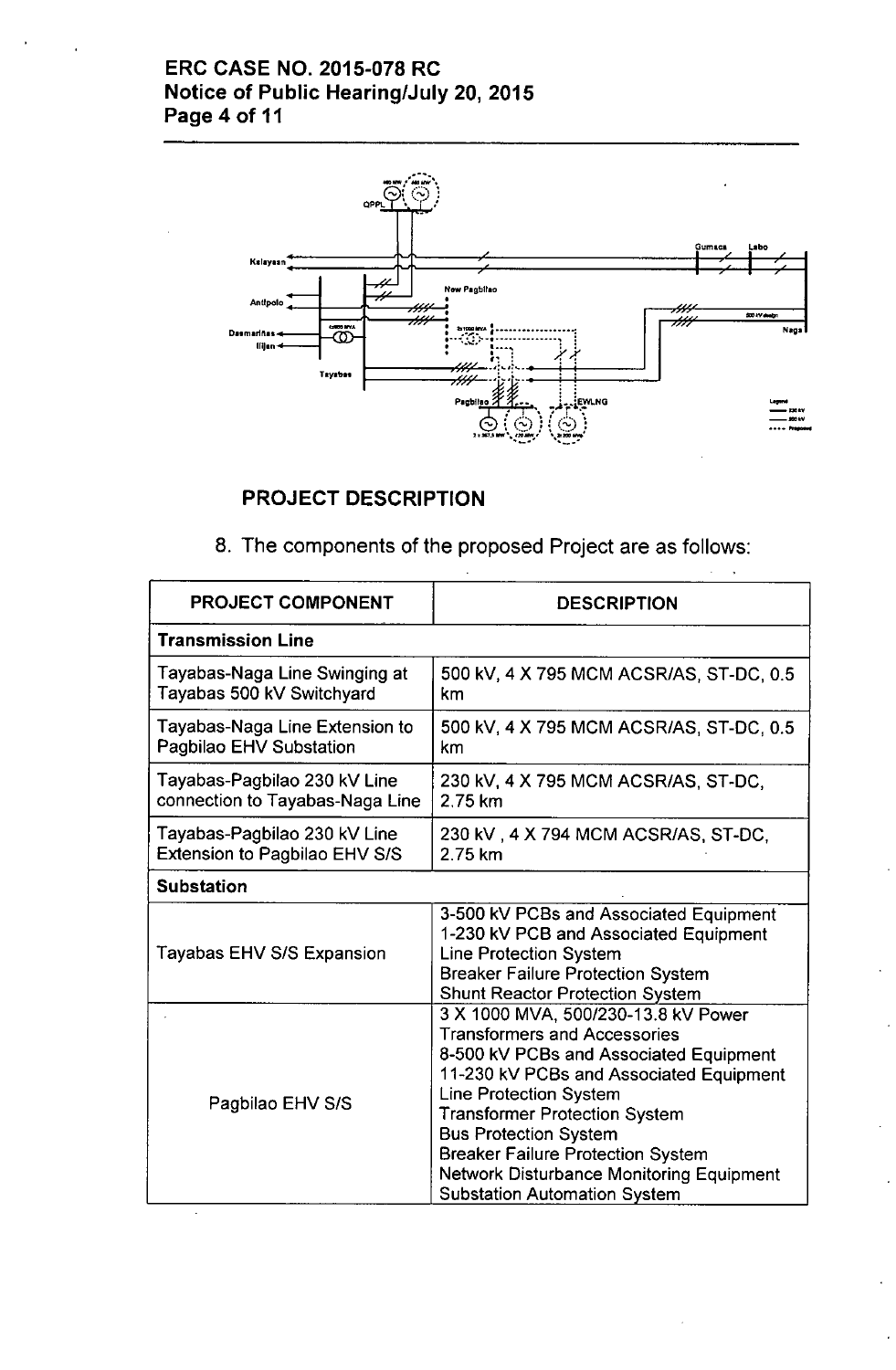#### ERC CASE NO. 2015-078 RC Notice of Public Hearing/July 20,2015 Page 5 of 11

| <b>Communication System</b>      |                                                                                    |  |  |  |  |  |  |
|----------------------------------|------------------------------------------------------------------------------------|--|--|--|--|--|--|
| <b>Tayabas EHV S/S Expansion</b> | <b>Fiber Optic Communication System</b><br><b>Power line Carrier Communication</b> |  |  |  |  |  |  |
| Pagbilao EHV S/S                 | <b>Fiber Optic Communication System</b>                                            |  |  |  |  |  |  |

#### COST ESTIMATE OF THE PROJECT

9. The estimated cost of the project is Three Billion Six Hundred Twenty-Eight Million One Hundred Seventy-One Thousand One Hundred Thirty-Two and 13/100 Pesos (PhP3,628, 171,132.13) and the time of completion is Year 2018;

## JUSTIFICATIONS

- 10. Considering the growing need for power supply in Luzon, additional generation is highly essential. However, the readiness of the grid to accommodate such significantly huge capacity from the incoming power plants is extremely necessary. Thus, it proposes the implementation of the proposed Pagbilao EHV Substation Project in order to accommodate the entry of new power plants in the Luzon Grid;
- 11. The system simulation scenarios considered to evaluate the Project are based on its 2013 Transmission Development Plan using the 2018 and 2020 system peak conditions. Further, the following are the generation dispatch assumptions in the study:

| <b>Major Power Plants</b>   | MW Net Dispatch to the Grid<br><b>Base Assumption)</b> |      |      |      |      |      |  |  |  |  |
|-----------------------------|--------------------------------------------------------|------|------|------|------|------|--|--|--|--|
|                             | 2015                                                   | 2016 | 2017 | 2018 | 2019 | 2020 |  |  |  |  |
| Pagbilao CFPP (Existing)    | 735                                                    | 735  | 735  | 735  | 735  | 735  |  |  |  |  |
| Pagbilao CFPP (Expansion)   |                                                        |      | 420  | 420  | 420  | 420  |  |  |  |  |
| <b>QPPL CFPP (Existing)</b> | 460                                                    | 460  | 460  | 460  | 460  | 460  |  |  |  |  |
| SBPL CFPP (Expansion)       |                                                        |      |      | 500  | 500  | 500  |  |  |  |  |
| EWC CCPP (New)              | 400                                                    | 600  | 600  | 600  | 600  | 600  |  |  |  |  |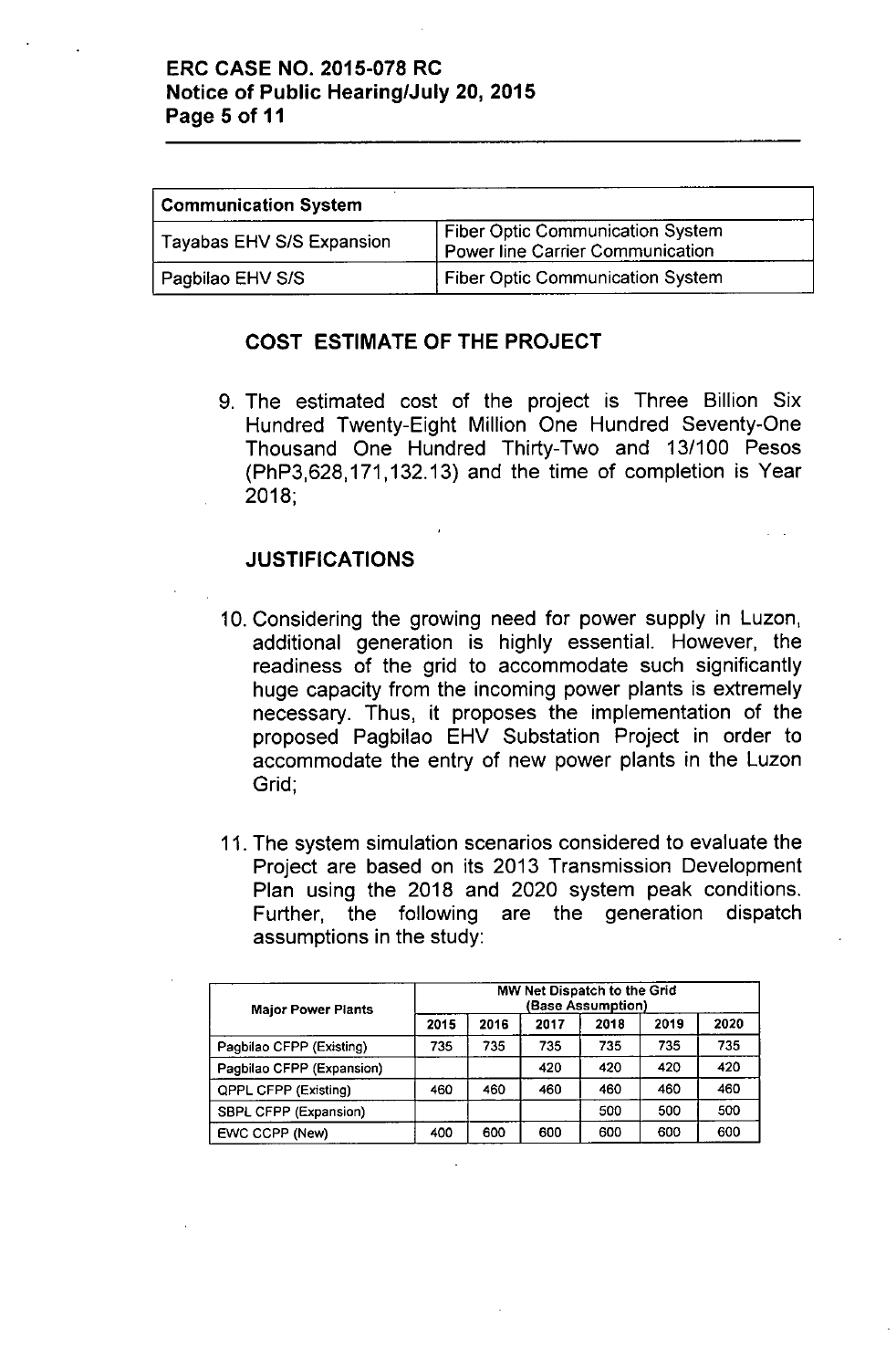# **System Conditions without the New Power Plants and without the proposed Project**

12. System simulations were conducted in order to determine the condition of the existing transmission facility without the entry of the new power plants and without the plants and without the implementation of the proposed Project. Based on the Thermal Assessment, the existing transmission system will remain adequate up to year 2020 under normal and N-1 contingency if no power plants will be connected at the Tayabas 500/230 kV Substation. Further, based on the Short-Circuit Analysis, the fault level at the Tayabas 500/230 kV Substation and nearby substation is well within the interrupting capability of their installed Power Circuit Breakers (PCBs). Shown below are the results of the assessment and analysis:

| <b>Thermal Assessment</b>    |           |        |        |        |        |               |       |  |  |  |
|------------------------------|-----------|--------|--------|--------|--------|---------------|-------|--|--|--|
| <b>Monitored Element</b>     |           | 2015   |        |        | 2016   | 2017          |       |  |  |  |
|                              |           | Normal | $N-1$  | Normal | $N-1$  | <b>Normal</b> | $N-1$ |  |  |  |
| Tayabas 4 X 600 MVA          | <b>MW</b> | 291.1  | 383.7  | 252.7  | 333.1  | 247.3         | 326.1 |  |  |  |
| Transformer                  | %         | 48     | 64     | 41     | 54     | 41            | 54    |  |  |  |
| Tayabas - San Jose 500 kV    | <b>MW</b> | 517.8  | 858.4  | 427    | 712.9  | 668.9         | 1116  |  |  |  |
| Line 1 / Line 2              | %         | 19     | 32     | 15     | 25     | 23            | 39    |  |  |  |
| Tayabas - Dasmariñas 500     | <b>MW</b> | 455.3  | 1034.3 | 479.5  | 1072.0 | 140.6         | 616.8 |  |  |  |
| kV Line                      | %         | 16     | 37     | 17     | 39     | 5             | 22    |  |  |  |
| Tayabas - Ilijan 500 kV Line | <b>MW</b> | 380.2  | 1187.2 | 369.2  | 1187.3 | 533.1         | 11874 |  |  |  |
|                              | %         | 14     | 42     | 13     | 42     | 19            | 42    |  |  |  |
| Ilijan - Dasmariñas 500 kV   | <b>MW</b> | 818.5  | 1200   | 829.6  | 1200   | 664.4         | 1200  |  |  |  |
| Line                         | %         | 29     | 42     | 29     | 42     | 23            | 42    |  |  |  |

| <b>Thermal Assessment</b>          |           |                |        |        |        |        |       |  |  |  |  |
|------------------------------------|-----------|----------------|--------|--------|--------|--------|-------|--|--|--|--|
| <b>Monitored Element</b>           |           | 2018           |        |        | 2019   | 2020   |       |  |  |  |  |
|                                    |           | Normal         | $N-1$  | Normal | $N-1$  | Normal | $N-1$ |  |  |  |  |
| Tayabas 4 X 600 MVA<br>Transformer | <b>MW</b> | 274.7          | 362.3  | 245.7  | 324.4  | 234.9  | 309.7 |  |  |  |  |
|                                    | %         | 45             | 59     | 40     | 53     | 38     | 50    |  |  |  |  |
| Tayabas - San Jose 500 kV          | <b>MW</b> | 693.6          | 1030.9 | 698.2  | 1033.7 | 598.2  | 902.3 |  |  |  |  |
| Line                               | %         | 24             | 36     | 24     | 36     | 21     | 32    |  |  |  |  |
| Tayabas - Taguig 500 kV            | MW.       | 635.5          | 1012.6 | 626.3  | 1005.8 | 578.2  | 900.6 |  |  |  |  |
| Line                               | $\%$      | 22             | 35     | 22     | 35     | 20     | 31    |  |  |  |  |
| Taguig - San Jose 500 kV           | <b>MW</b> | 47.6           | 446.3  | 54.7   | 527.7  | 7      | 396.9 |  |  |  |  |
| Line                               | ℅         | $\overline{2}$ | 17     | 4      | 19     | 4      | 16    |  |  |  |  |
| Tayabas - Dasmariñas 500           | <b>MW</b> | 214.9          | 678.3  | 148.1  | 520    | 215.7  | 679.5 |  |  |  |  |
| kV Line                            | %         |                | 23     | 5      | 19     | 7      | 23    |  |  |  |  |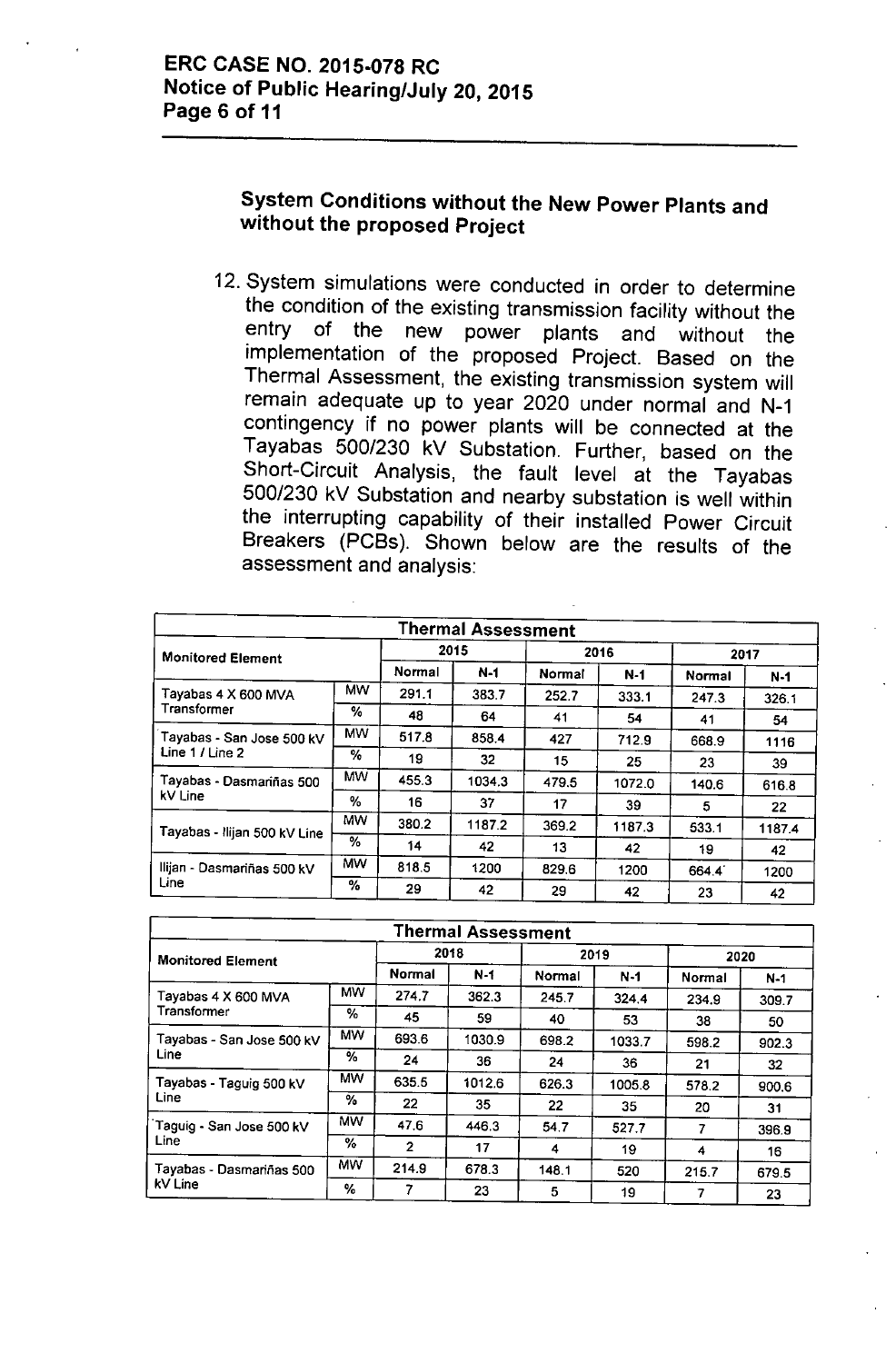#### ERC CASE NO. 2015-078 RC Notice of Public Hearing/July 20,2015 Page 7 of 11

|                              | <b>MW</b> | 495.7 | 11878 | 528.5 | 1877 | 495.9 | 1187.7 |
|------------------------------|-----------|-------|-------|-------|------|-------|--------|
| Tayabas - Ilijan 500 kV Line | $\%$      |       | 41    | 18    | 41   |       |        |
| Ilijan - Dasmariñas 500 kV   | <b>MW</b> | 702.2 | 1200  | 669.1 | 1200 | 702   | 1200   |
| Line                         | ℅         | 24    |       | 23    | 41   | 24    |        |

| <b>SHORT-CIRCUIT ANALYSIS</b> |                |                  |      |                |      |      |      |  |  |  |  |
|-------------------------------|----------------|------------------|------|----------------|------|------|------|--|--|--|--|
| <b>Monitored Bus</b>          | <b>PCB</b>     | Fault Level (kA) |      |                |      |      |      |  |  |  |  |
|                               | Rating         | 2015             | 2016 | 2017           | 2018 | 2019 | 2020 |  |  |  |  |
| Tavabas 500 kV                | 40             | 18.5             | 18.5 | 18.8           | 18.5 | 18.8 | 18.9 |  |  |  |  |
| Tayabas 230 kV                | 40             | 33.9             | 34.1 | 34.3           | 33.7 | 34.1 | 34.4 |  |  |  |  |
| Dasmariñas 500 kV             | 40             | 16.5             | 16.5 | 17.4           | 17.0 | 17.2 | 17.3 |  |  |  |  |
| Dasmariñas 230 kV             | 50             | 37.1             | 37.3 | 41.1           | 41.3 | 41.8 | 42.1 |  |  |  |  |
| San Jose 500 kV               | 50             | 17.3             | 173  | 17.6           | 17.1 | 17.4 | 17.7 |  |  |  |  |
| San Jose 230 kV               | 40             | 36.4             | 37.5 | 37.6           | 35.0 | 36.0 | 36.0 |  |  |  |  |
| Taguig 500 kV                 | $\bullet$      | ۰                | ٠    |                | 13.9 | 14.2 | 14.2 |  |  |  |  |
| Taguig 230 kV                 | $\blacksquare$ | -                |      | $\blacksquare$ | 31.4 | 32.2 | 32.2 |  |  |  |  |
| Ilijan 500 kV                 | 40             | 15.3             | 15.3 | 15.5           | 15.3 | 15.4 | 15.5 |  |  |  |  |

## System Condition with the New Power Plants but without the proposed Project

13. To determine the *effect* of the entry of the Pagbilao CFPP, QPPl CFPP and EWC CCPP power plants to the system condition of the existing transmission facility in the luzon Grid, particularly in the Tayabas 500/230 kV Substation, but without the implementation of the proposed Project, Thermal Assessment and Short-Circuit Analysis were also conducted. Shown below are the results of the assessment and analysis:

| Thermal Assessment                           |           |        |        |                   |        |        |        |  |  |  |
|----------------------------------------------|-----------|--------|--------|-------------------|--------|--------|--------|--|--|--|
| <b>Monitored Element</b>                     |           | 2015   |        |                   | 2016   | 2017   |        |  |  |  |
|                                              |           | Normal | $N-1$  | Normal            | $N-1$  | Normal | $N-1$  |  |  |  |
| Tayabas 4 X 600 MVA                          | МW        | 388    | 511.4  | 396.3             | 522.6  | 495.3  | 653    |  |  |  |
| Transformer                                  | %         | 64     | 85     | 64                | 85     | 82     | 108    |  |  |  |
| Tayabas - San Jose 500 kV<br>Line 1 / Line 2 | <b>MW</b> | 639.6  | 1059.5 | 624.8             | 1042   | 1013.1 | 1692.8 |  |  |  |
|                                              | %         | 23     | 38     | 22                | 37     | 35     | 60     |  |  |  |
| Tayabas - Dasmariñas 500                     | <b>MW</b> | 539.6  | 1148.1 | 581               | 1211.6 | 312    | 848.4  |  |  |  |
| kV Line                                      | %         | 19     | 41     | 20                | 44     | 11     | 30     |  |  |  |
| Tayabas - Ilijan 500 kV Line                 | <b>MW</b> | 338.2  | 1187.1 | 318.5             | 1187   | 448.3  | 1187.1 |  |  |  |
|                                              | %         | 13     | 42     | $12 \overline{ }$ | 42     | 16     | 42     |  |  |  |
| Ilijan - Dasmariñas 500 kV                   | <b>MW</b> | 860.6  | 1200   | 880.5             | 1200   | 749.8  | 1200   |  |  |  |
| Line                                         | %         | 31     | 42     | 11                | 42     | 26     | 42     |  |  |  |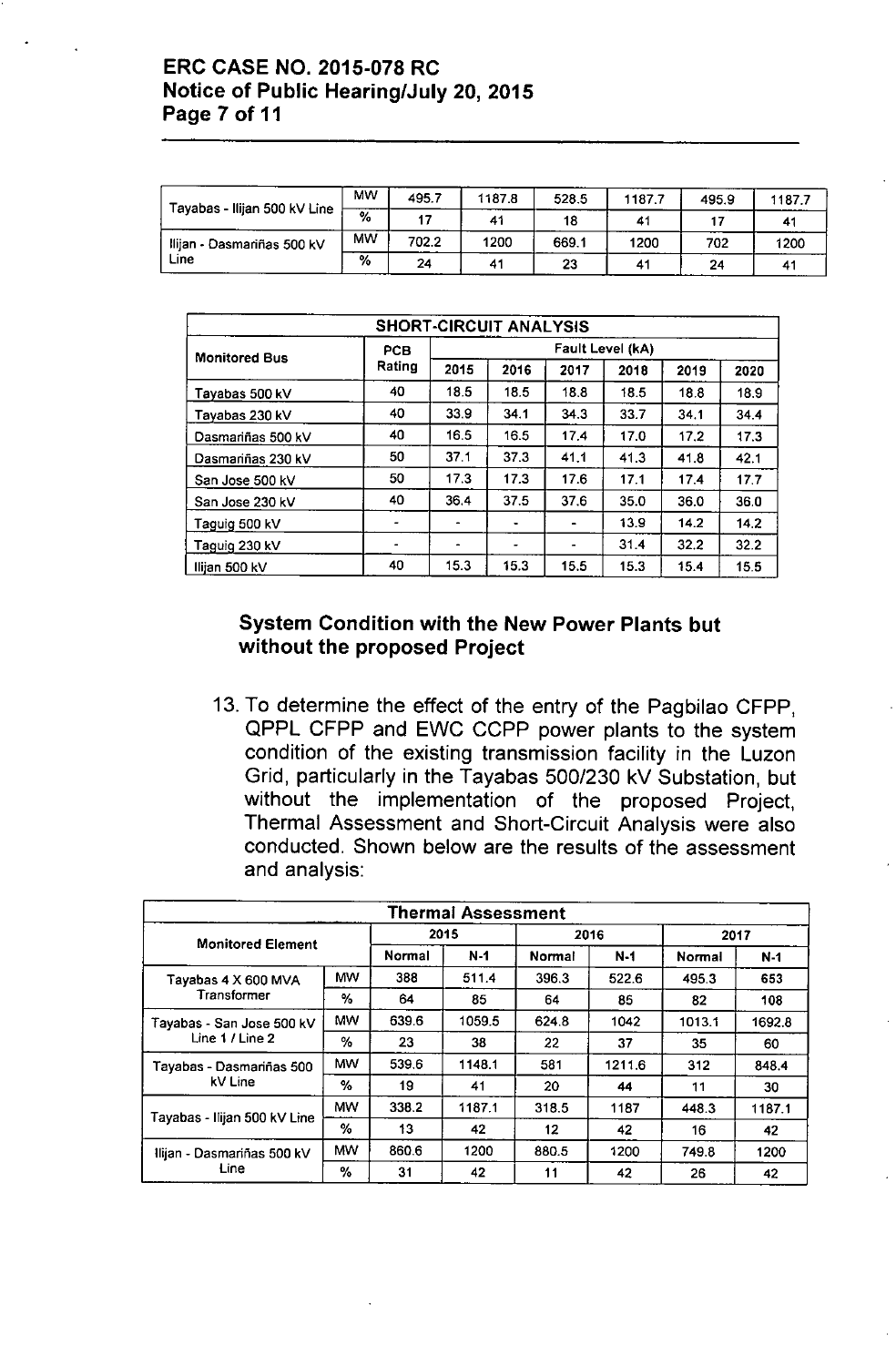#### ERC CASE NO. 2015-078 RC Notice of Public Hearing/July 20,2015 Page 8 of 11

| <b>Thermal Assessment</b>    |           |               |        |        |        |        |        |  |  |  |
|------------------------------|-----------|---------------|--------|--------|--------|--------|--------|--|--|--|
| <b>Monitored Element</b>     |           |               | 2018   |        | 2019   | 2020   |        |  |  |  |
|                              |           | <b>Normal</b> | $N-1$  | Normal | $N-1$  | Normal | $N-1$  |  |  |  |
| Tayabas 4 X 600 MVA          | <b>MW</b> | 620.6         | 818.4  | 605.8  | 799.5  | 593.9  | 783    |  |  |  |
| Transformer                  | %         | 102           | 134    | 100    | 132    | 97     | 129    |  |  |  |
| Tayabas - San Jose 500 kV    | <b>MW</b> | 1307.8        | 1839.1 | 1355   | 1896.5 | 1218.8 | 1723.3 |  |  |  |
| Line                         | %         | 45            | 65     | 47     | 67     | 42     | 61     |  |  |  |
| Tayabas - Taguig 500 kV      | <b>MW</b> | 1012.3        | 1711.1 | 1024   | 1745.6 | 967.4  | 1615.1 |  |  |  |
| Line                         | %         | 35            | 61     | 36     | 63     | 33     | 57     |  |  |  |
| Taguig - San Jose 500 kV     | <b>MW</b> | 410.2         | 1202.6 | 435    | 1242.6 | 344.6  | 1076.1 |  |  |  |
| Line                         | %         | 14            | 44     | 17     | 47     | 12     | 39     |  |  |  |
| Tayabas - Dasmariñas 500     | <b>MW</b> | 434.2         | 972    | 368.5  | 889.3  | 457.8  | 1000.6 |  |  |  |
| kV Line                      | %         | 15            | 34     | 13     | 31     | 16     | 35     |  |  |  |
|                              | <b>MW</b> | 386.1         | 1187.4 | 419.7  | 1187.2 | 377.8  | 1187.4 |  |  |  |
| Tayabas - Ilijan 500 kV Line | $\%$      | 14            | 42     | 15     | 42     | 13     | 42     |  |  |  |
| Ilijan - Dasmariñas 500 kV   | <b>MW</b> | 812.4         | 1200   | 778.7  | 1200   | 820.9  | 1200   |  |  |  |
| Line                         | %         | 28            | 41     | 27     | 41     | 28     | 41     |  |  |  |

| <b>SHORT-CIRCUIT ANALYSIS</b> |            |                         |      |      |      |      |      |  |  |  |  |
|-------------------------------|------------|-------------------------|------|------|------|------|------|--|--|--|--|
| <b>Monitored Bus</b>          | <b>PCB</b> | <b>Fault Level (kA)</b> |      |      |      |      |      |  |  |  |  |
|                               | Rating     | 2015                    | 2016 | 2017 | 2018 | 2019 | 2020 |  |  |  |  |
| Tayabas 500 kV                | 40         | 19.3                    | 19.9 | 20.9 | 21.2 | 21.7 | 21.9 |  |  |  |  |
| Tayabas 230 kV                | 40         | 36.6                    | 38.3 | 41.0 | 43.2 | 44.0 | 44.2 |  |  |  |  |
| Dasmariñas 500 kV             | 40         | 16.8                    | 16.9 | 18.0 | 17.8 | 18.0 | 18.2 |  |  |  |  |
| Dasmariñas 230 kV             | 50         | 37.5                    | 37.9 | 42.1 | 42.6 | 43.5 | 43.9 |  |  |  |  |
| San Jose 500 kV               | 50         | 17.6                    | 17.8 | 18.2 | 17.5 | 18.1 | 18.7 |  |  |  |  |
| San Jose 230 kV               | 40         | 36.7                    | 38.1 | 38.4 | 35.6 | 36.9 | 38.9 |  |  |  |  |
| Taguig 500 kV                 |            |                         |      |      | 14.5 | 14.9 | 15.0 |  |  |  |  |
| Taguig 230 kV                 |            | $\bullet$               |      |      | 32.3 | 33.3 | 33.6 |  |  |  |  |
| Ilijan 500 kV                 | 40         | 15.5                    | 15.6 | 16.0 | 16.0 | 16.2 | 16.3 |  |  |  |  |

- 14. Thus, Based on the Thermal Assessment, the entry of the three (3) power plants in the Luzon Grid will definitely result in the overloading of the 4X600 MVA, 500/230 kV power transformers in the existing Tayabas 500/230 kV Substation. Furthermore, based on the Short-Circuit Analysis, the resulting fault level at the existing Tayabas 500/230 kV Substation will already breach the 40kA rating of the installed PCBs in the said substations;
- 15. Based on the Thermal Assessment and Short-Circuit Analysis, the three (3) power plants cannot be all connected to the existing Tayabas 500/230 kV Substation without the Pagbilao EHV Substation Project;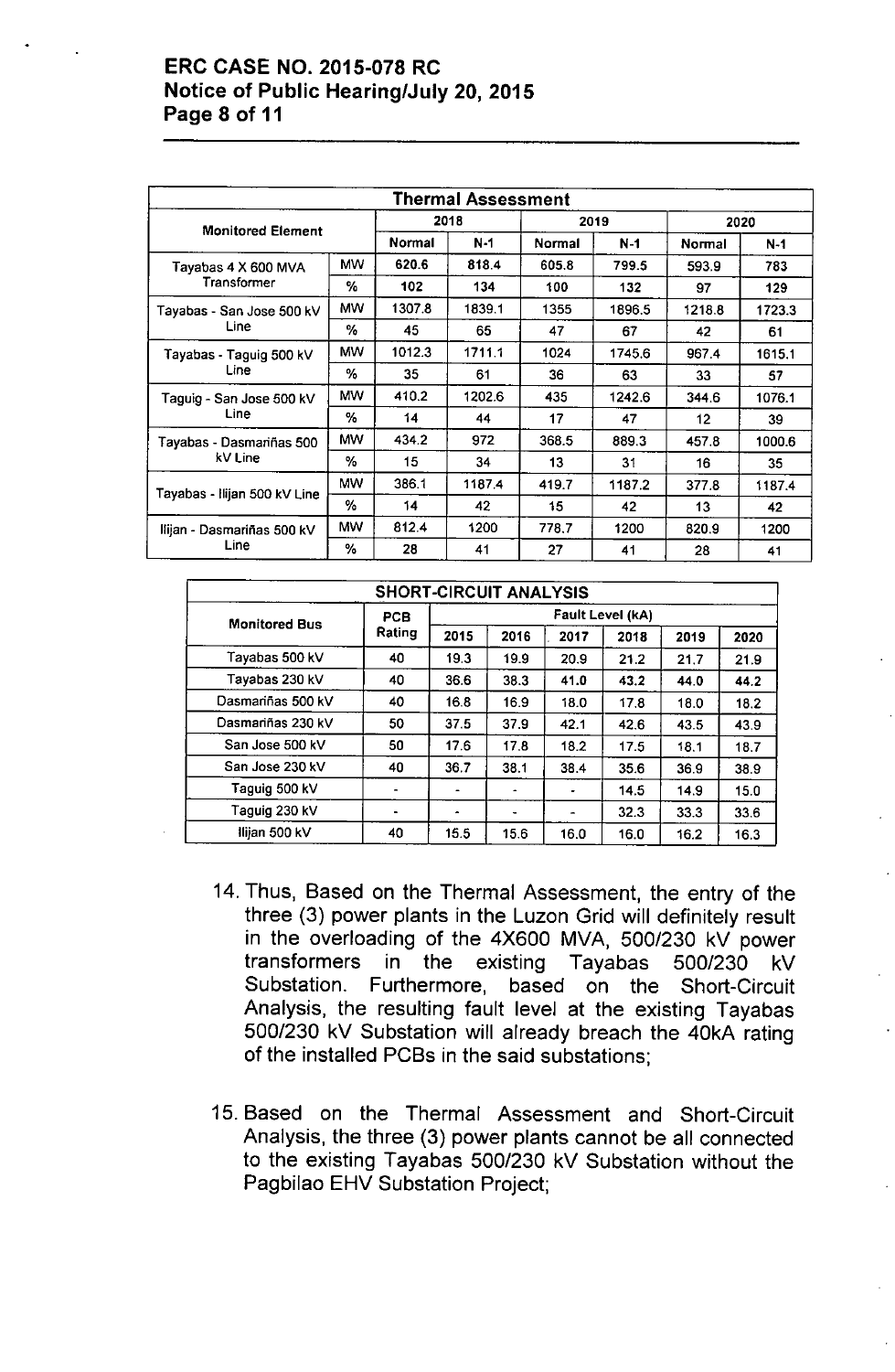#### System Condition with the New Power Plants and with the proposed Project

16. On the other hand, Thermal Assessment and Short-Circuit Analysis were also conducted in order to determine the *effect* of the of the entry of the Pagbilao CFPP, SBPL CFPP, and EWC CCPP to the system condition of the Luzon Grid, with the implementation of the proposed Project. Shown below are the results of the assessment and analysis:

| <b>Thermal Assessment</b>    |           |        |        |        |        |        |        |  |  |  |
|------------------------------|-----------|--------|--------|--------|--------|--------|--------|--|--|--|
| <b>Monitored Element</b>     |           |        | 2018   | 2019   |        | 2020   |        |  |  |  |
|                              |           | Normal | $N-1$  | Normal | $N-1$  | Normal | $N-1$  |  |  |  |
| New Pagbilao 3X1000 MVA      | <b>MW</b> | 583.5  | 875.2  | 583.4  | 875.2  | 583.5  | 875.2  |  |  |  |
| <b>Transformer</b>           | %         | 57     | 86     | 57     | 86     | 57     | 86     |  |  |  |
| Tayabas 4 X 600 MVA          | <b>MW</b> | 176.6  | 232.8  | 164.1  | 216.6  | 159.5  | 210.3  |  |  |  |
| Transformer                  | %         | 29     | 38     | 27     | 36     | 26     | 34     |  |  |  |
| New Pagbilao - Tayabas       | <b>MW</b> | 875.2  | 1750.4 | 875.2  | 1750.3 | 875.2  | 1750.4 |  |  |  |
| 500 KV L1/L2                 | %         | 30     | 60     | 30     | 60     | 30     | 60     |  |  |  |
| Tayabas - San Jose 500 kV    | <b>MW</b> | 1327.4 | 1866.3 | 1373.1 | 1924.1 | 1255.6 | 1774.5 |  |  |  |
| Line                         | %         | 46     | 66     | 47     | 68     | 43     | 63     |  |  |  |
| Tayabas - Taguig 500 kV      | <b>MW</b> | 1025.3 | 1732.2 | 1038.2 | 1771.7 | 992.9  | 1660.3 |  |  |  |
| Line                         | %         | 35     | 61     | 36     | 63     | 34     | 59     |  |  |  |
| Taguig - San Jose 500 kV     | <b>MW</b> | 416    | 1218.9 | 440.2  | 1258.3 | 360.8  | 1114.1 |  |  |  |
| Line                         | $\%$      | 15     | 44     | 17     | 47     | 13     | 40     |  |  |  |
| Tayabas - Dasmariñas 500     | <b>MW</b> | 449.3  | 991.4  | 382.1  | 902    | 478    | 1027.3 |  |  |  |
| kV Line                      | %         | 15     | 34     | 13     | 32     | 16     | 36     |  |  |  |
| Tayabas - Ilijan 500 kV Line | <b>MW</b> | 380.1  | 1187.6 | 414.8  | 1187.5 | 369.5  | 1187.5 |  |  |  |
|                              | %         | 14     | 41     | 15     | 41     | 13     | 41     |  |  |  |
| Ilijan - Dasmariñas 500 kV   | <b>MW</b> | 818.6  | 1200   | 783.7  | 1200   | 829.3  | 1200   |  |  |  |
| Line                         | %         | 28     | 41     | 29     | 41     | 28     | 41     |  |  |  |

| <b>SHORT-CIRCUIT ANALYSIS</b> |                      |                  |      |      |      |      |      |
|-------------------------------|----------------------|------------------|------|------|------|------|------|
| <b>Monitored Bus</b>          | <b>PCB</b><br>Rating | Fault Level (kA) |      |      |      |      |      |
|                               |                      | 2015             | 2016 | 2017 | 2018 | 2019 | 2020 |
| Tayabas 500 kV                | 40                   |                  |      |      | 22.5 | 23.0 | 23.1 |
| Tayabas 230 kV                | 40                   |                  |      |      | 35.3 | 35.8 | 36.2 |
| New Pagbilao 500 kV           |                      |                  |      |      | 20.3 | 20.7 | 20.8 |
| New Pagbilao 230 kV           | ۰                    |                  |      |      | 35.0 | 35.8 | 35.8 |
| Dasmariñas 500 kV             | 40                   |                  |      |      | 18.1 | 18.3 | 18.5 |
| Dasmariñas 230 kV             | 50                   |                  |      |      | 43.1 | 43.9 | 44.3 |
| San Jose 500 kV               | 50                   |                  |      |      | 17.8 | 18.3 | 18.8 |
| San Jose 230 kV               | 40                   |                  |      |      | 35.8 | 37.2 | 39.0 |
| Taguig 500 kV                 |                      |                  |      |      | 14.7 | 15.1 | 15.2 |
| Taguig 230 kV                 | $\blacksquare$       |                  |      |      | 32.7 | 33.6 | 33.8 |
| Ilijan 500 kV                 | 40                   |                  |      |      | 16.2 | 16.4 | 16.5 |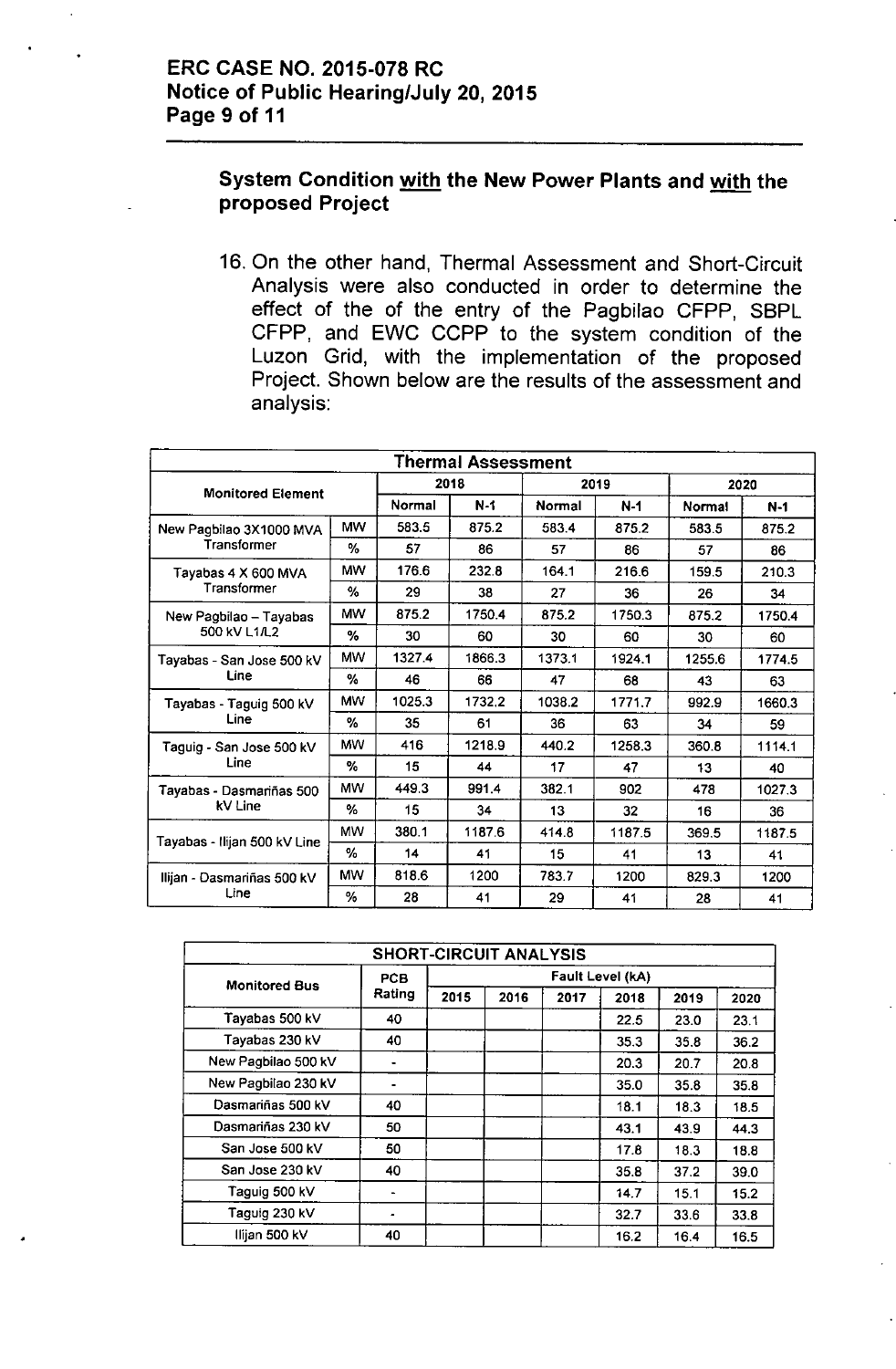#### **ERC CASE NO. 2015-078 RC Notice of Public Hearing/July 20, 2015 Page 10 of 11**

17. Based on the Thermal Assessment and Short-Circuit Analysis, the construction of the proposed Pagbilao EHV Substation (with a transformer capacity rating of 3X1000 MVA) will prevent the existing Tayabas 500/230 kV Substation from overloading, and the fault level at the latter substation will be within the acceptable limits even with the entry of the three new power plants;

#### **JUSTIFICATION FOR PROVISIONAL AUTHORITY**

- 18. Considering the need for additional capacity in order to meet the fast growing demand of electricity, it is very crucial to implement the proposed Project in order to accommodate the entry of new power plants injecting around 2,720 MW to the Luzon Grid. As such, pre-construction activities are needed to be undertaken in 2015 in order to meet the target completion of the proposed Project in 2018;
- 19. Hence, the need to file an application with prayer for the issuance of provisional approval before the Commission to be able to implement the Project within the target date established in the system study;
- 20. A copy of the Judicial Affidavit of Engr. Redi Allan B. Remoroza, the Deputy Head of the Transmission Planning Department and Head of Luzon System Planning Division of NGCP in support thereof is attached to the application as Annex "B'",
- 21. It prays that the Commission:
	- a.lssue, immediately upon filing of the application, a provisional authority for the implementation of the Pagbilao EHV Substation Project; and
	- b.Approve, after notice and hearing, the application for the implementation of the Pagbilao EHV Substation Project and render judgment making provisional approval permanent.